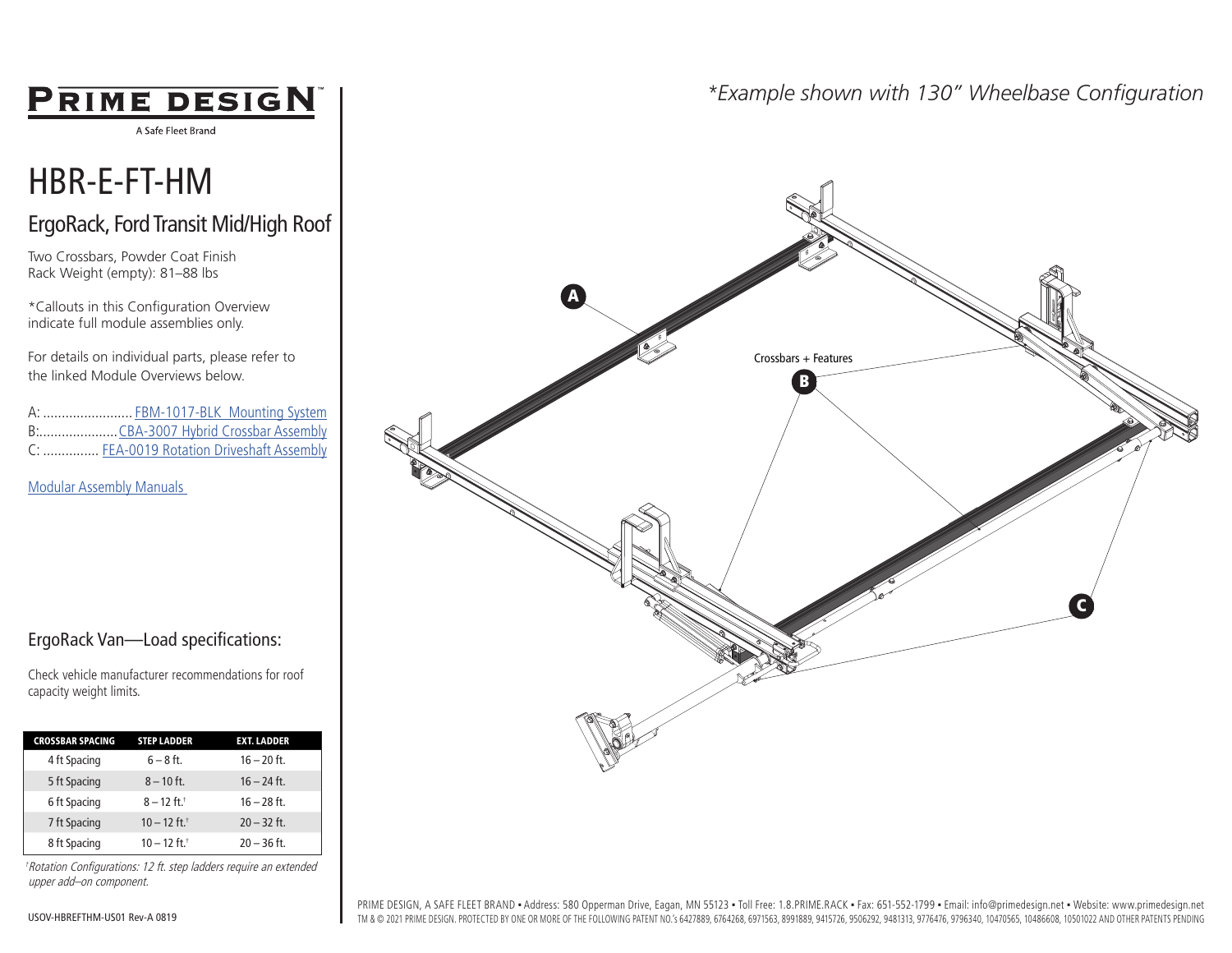

A Safe Fleet Brand

# HBR-E-FT-HM

ErgoRack, Ford Transit Mid Roof *Approximate dimensions as shown:*

### *All Wheelbases*

| C: Rear Crossbar Offset (Left)8" |  |
|----------------------------------|--|
| D: Mount Bolt Spacing L/R54"     |  |

#### *130" Wheelbase*

#### *148" Wheelbase*

## *Compatible Accessories Available*

(Sold Separately)

| Retractable Ratchet Tie-Down ACC-8000     |  |
|-------------------------------------------|--|
|                                           |  |
|                                           |  |
| WorkPro LED Lighting LED Series           |  |
| Systems and Safety Components  RVS Series |  |
|                                           |  |





PRIME DESIGN, A SAFE FLEET BRAND ▪ Address: 580 Opperman Drive, Eagan, MN 55123 ▪ Toll Free: 1.8.PRIME.RACK ▪ Fax: 651-552-1799 ▪ Email: info@primedesign.net ▪ Website: www.primedesign.net TM & © 2021 PRIME DESIGN. PROTECTED BY ONE OR MORE OF THE FOLLOWING PATENT NO.'s 6427889, 6764268, 6971563, 8991889, 9415726, 9506292, 9481313, 9776476, 9796340, 10470565, 10486608, 10501022 AND OTHER PATENTS PENDING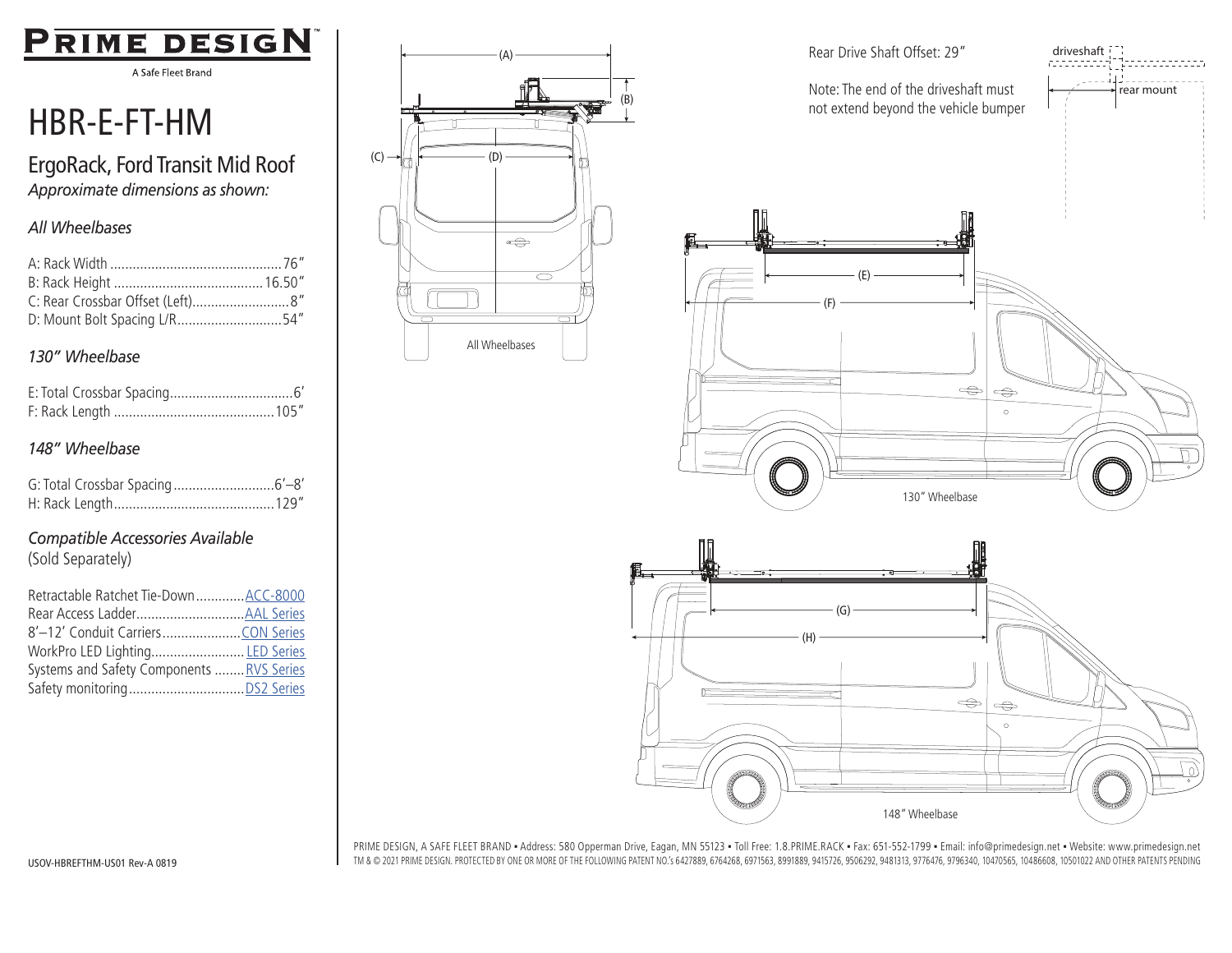## PRIME DESIGN

A Safe Fleet Brand

## HBR-E-FT-HM

## ErgoRack, Ford Transit High Roof *Approximate dimensions as shown:*

### *All Wheelbases*

| D: Mount Bolt Spacing L/R54" |  |
|------------------------------|--|

## *130" Wheelbase*

## *148" Wheelbase*

#### *Compatible Accessories Available*

(Sold Separately)

| Retractable Ratchet Tie-DownACC-8000      |  |
|-------------------------------------------|--|
|                                           |  |
|                                           |  |
| WorkPro LED Lighting LED Series           |  |
| Systems and Safety Components  RVS Series |  |
|                                           |  |





PRIME DESIGN, A SAFE FLEET BRAND ▪ Address: 580 Opperman Drive, Eagan, MN 55123 ▪ Toll Free: 1.8.PRIME.RACK ▪ Fax: 651-552-1799 ▪ Email: info@primedesign.net ▪ Website: www.primedesign.net TM & © 2021 PRIME DESIGN. PROTECTED BY ONE OR MORE OF THE FOLLOWING PATENT NO.'s 6427889, 6764268, 6971563, 8991889, 9415726, 9506292, 9481313, 9776476, 9796340, 10470565, 10486608, 10501022 AND OTHER PATENTS PENDING